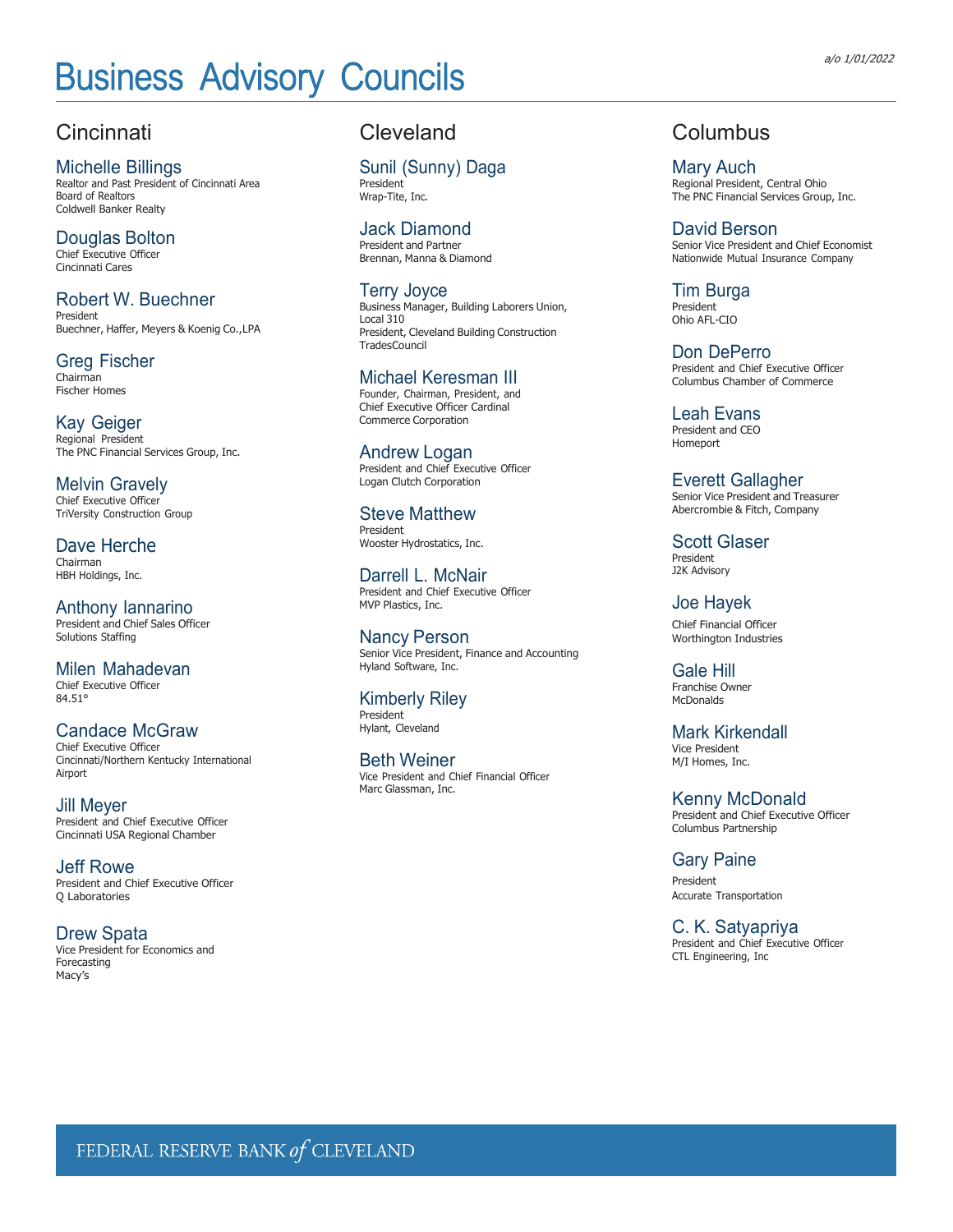# Business Advisory Councils **Business Advisory Councils**

### Dayton

Doug Barry President Barry Staff

Edward Blake Chief Executive Officer Culmen Real Estate Services, Inc.

Doug Compton Senior Vice President of Commercial Banking and Dayton City Executive Fifth Third Bank

Tom Cronin III Vice President of Maintenance and Employee Relations Dayton Freights Lines, Inc.

Nick Demana Chief Executive Officer Benjamin Steel Company

Kent Dimbath Chief Financial Officer Dorothy Lane Market

Bruce Feldman President Economy Linen and Towel Service, Inc.

Richard Haas Senior Vice President, Ancillary Services Kettering Health Network

Chris Kershner President and Chief Executive Officer Dayton Area Chamber of Commerce

Larry Klaben President and Chief Executive Officer Morris Furniture Company, Inc.

Joe Krisciunas President GE Aviation Electrical Power Systems

Thomas Maultsby President and Chief Executive Officer United Way of the Greater Dayton Area

Greg Stout Chief Financial Officer Voss Auto Network

Katie Ward Chief Executive Officer and Owner P&R Communications

#### Erie

Carl Anderson Chief Financial Officer Reed Manufacturing Co.

Pete Austin President E. E. Austin & Son, Inc.

Matthew Baldwin Vice President Baldwin Brothers, Inc.

Jim Berlin Chief Executive Officer Logistics Plus, Inc.

Jon DeArment President and Chief Operating Officer Channel Lock, inc.

John Dill Executive Vice President, Head of Business Banking Marquette Savings Bank

Martin Farrell President Infinity Resources, Inc.

Greg Gutting Executive Vice President and Chief Financial **Officer** Erie Insurance Group

Margaret (Maggie) U. Horne Director, Small Business Development Center Gannon University

Marsha Marsh **Owner** Marsha Marsh Real Estate Services

Desmond McDonald President Solenoid Solutions, Inc.

Jim Rutkowski Jr. General Manager and Treasurer Industrial Sales and Manufacturing, Inc.

Chris N. Scott Vice President Scott Enterprises

#### Lexington

Eric Frankl Executive Director Blue Grass Airport

Steve Gates **Owner** Gates Automotive Group – Toyota South

Todd Johnson Executive Vice President Building Industry Association of Central Kentucky

Nana Mensah Chairman and Chief Financial Officer Xports, Inc.

Ouita Michel Owner Holly Hill Inn & Wallace Station

Chauncey Morris Executive Director Kentucky Thoroughbred Association, Inc.

Robert Quick President and Chief Executive Officer Commerce Lexington, Inc.

Mary Quinn Ramer President Visitl<sub>ex</sub>

Lennie Rhoades Chief Executive Officer Big Ass Fans

Robert Rosenstein Owner Rosenstein Development, LLC

Annita Rucker Senior Business Development Manager V-Soft Consulting Group, Inc.

Greg Stacy Executive Vice President Central Bank

Tate Russell President Kentucky Eagle, Inc.

Richard Vincent Executive Vice President Associated General Contractors of Kentucky

Allen Waugerman President and Chief Executive Officer Lexmark